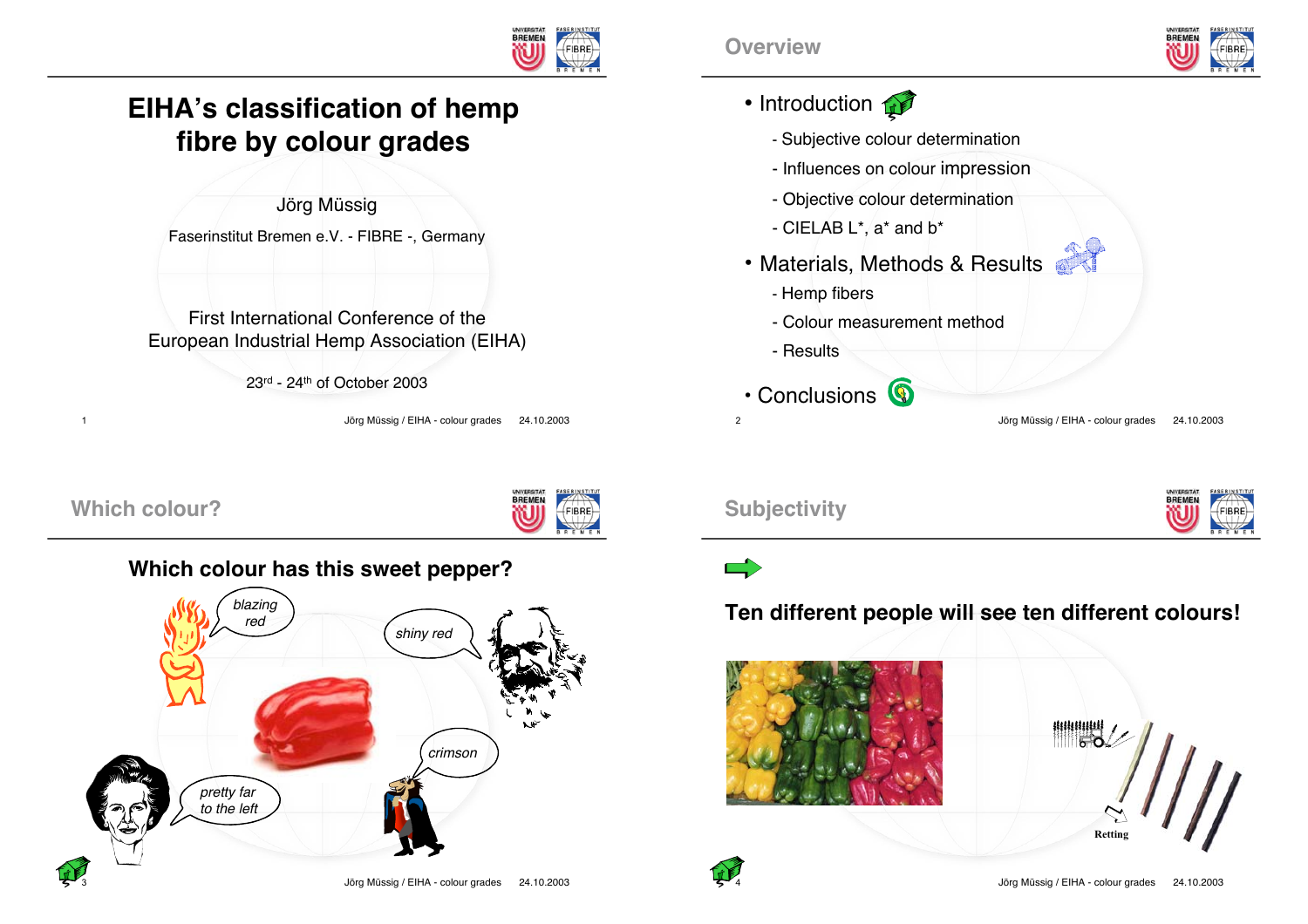

### **Same colour different look?**



**Objective colour determination**

**Objective colour determination**



# **Colour impression is influenced by many factors**

**Colour impression**





Observation conditions must be identical **!**

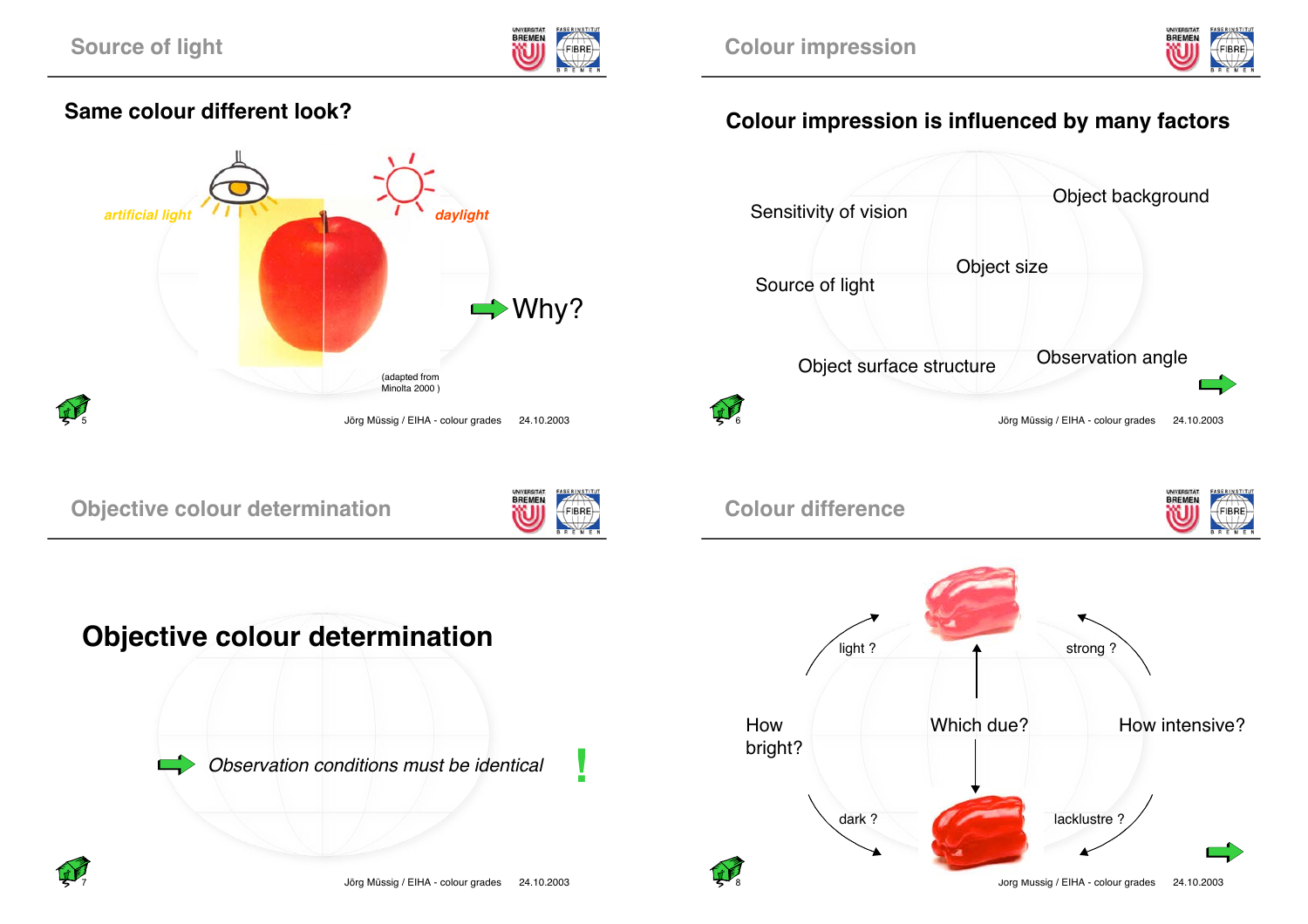



# **Classification of colours**



**Colour communication**



# **Communicating colour by number**





# **Communicating colour by number**



**Colour specification**



# **CIELAB L\*,a\* and b\***

**L\*** scale represents lightness from black (0) to white (100)

**<sup>a</sup>\*** term represents greenness (-a) to redness (+a)

**b\*** scale represents blueness (-b) to yellowness (+b)

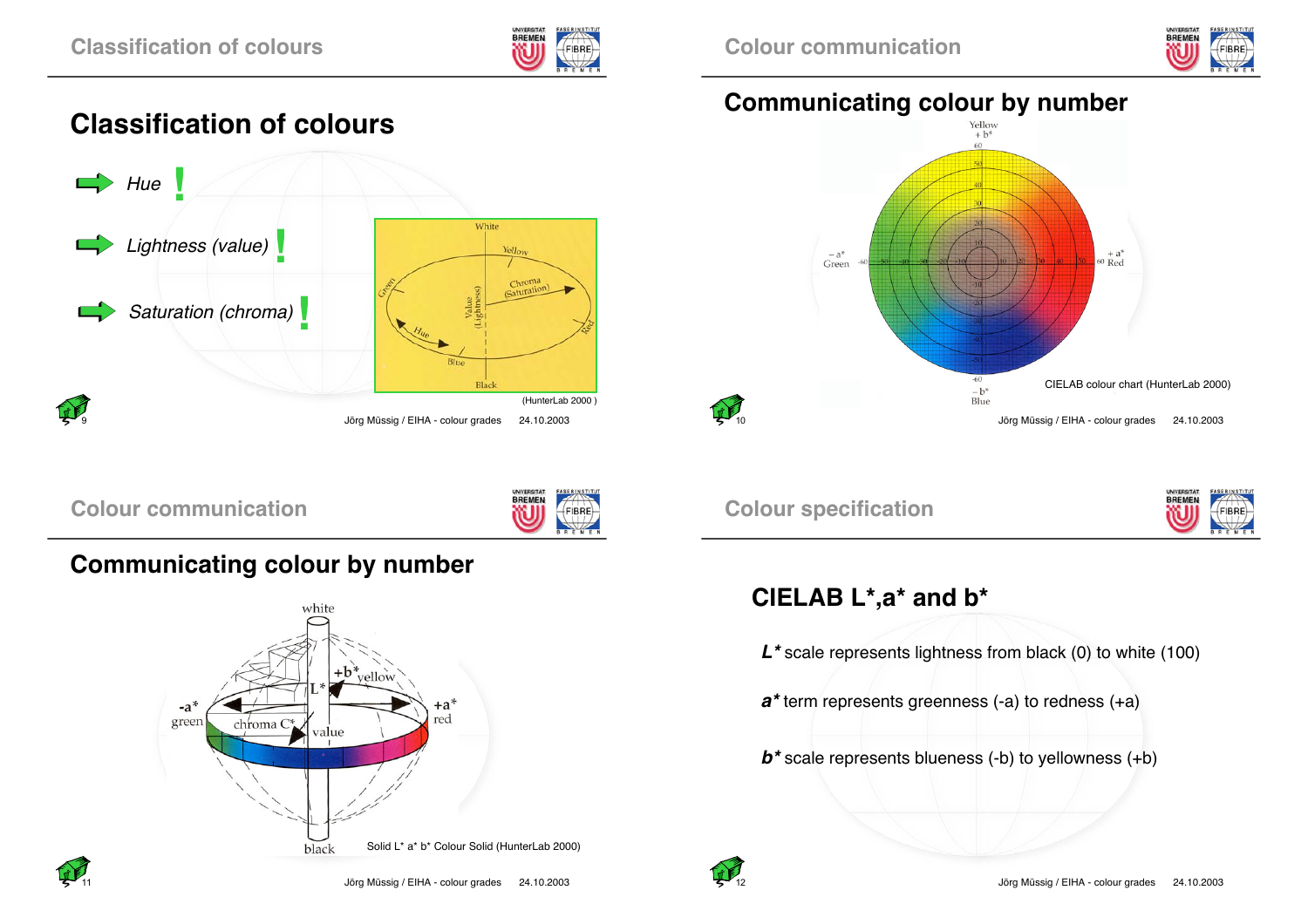

### **5 important parts of a colour specification**

- **1.** Which scale? (CIELAB, CIELUV, or ?)
- **2.** Which observation angle? (2° or 10°?)
- **3.** Which illuminant? (A, C, D65, F2 or?)
- **4.** Which geometry of instrument? (sphere d/8°(specular included or excluded), 45° / 0°, or?)
- **5.** What specific procedure is used in measurements process?
	- With these details, communication of colour has meaning and can be universally interpreted.

(HunterLab 2000)

13 Jörg Müssig / EIHA - colour grades 24.10.2003

### **Hemp Fibres**



#### **England**

- Hemcore 1, 2, 3, 4 & 5

#### **France**

- LCDA yellow, LCDA yellow green
- EP2-vert clair, EP3-jâune, EV2-gris clair, EV3-gris, EV4-gris-sombre

**Germany**

- AGRO-Dienst R1, R2-3, R3 & R4

#### **Netherlands**

- HempFlax V1, V2, V3, V4 & V5

Jörg Müssig / EIHA - colour grades 24.10.2003

### **Retting**





### **Colour measurements method**



Spectrophotometer CM-2600d, CIELAB, 10° standard observer, illuminant D65, SCE (diffuse reflection without orientation), 3 samples each 4 g (climate 20°C, 65 % humidity of air), 3 measurements (0°, 120° & 240°) on each side

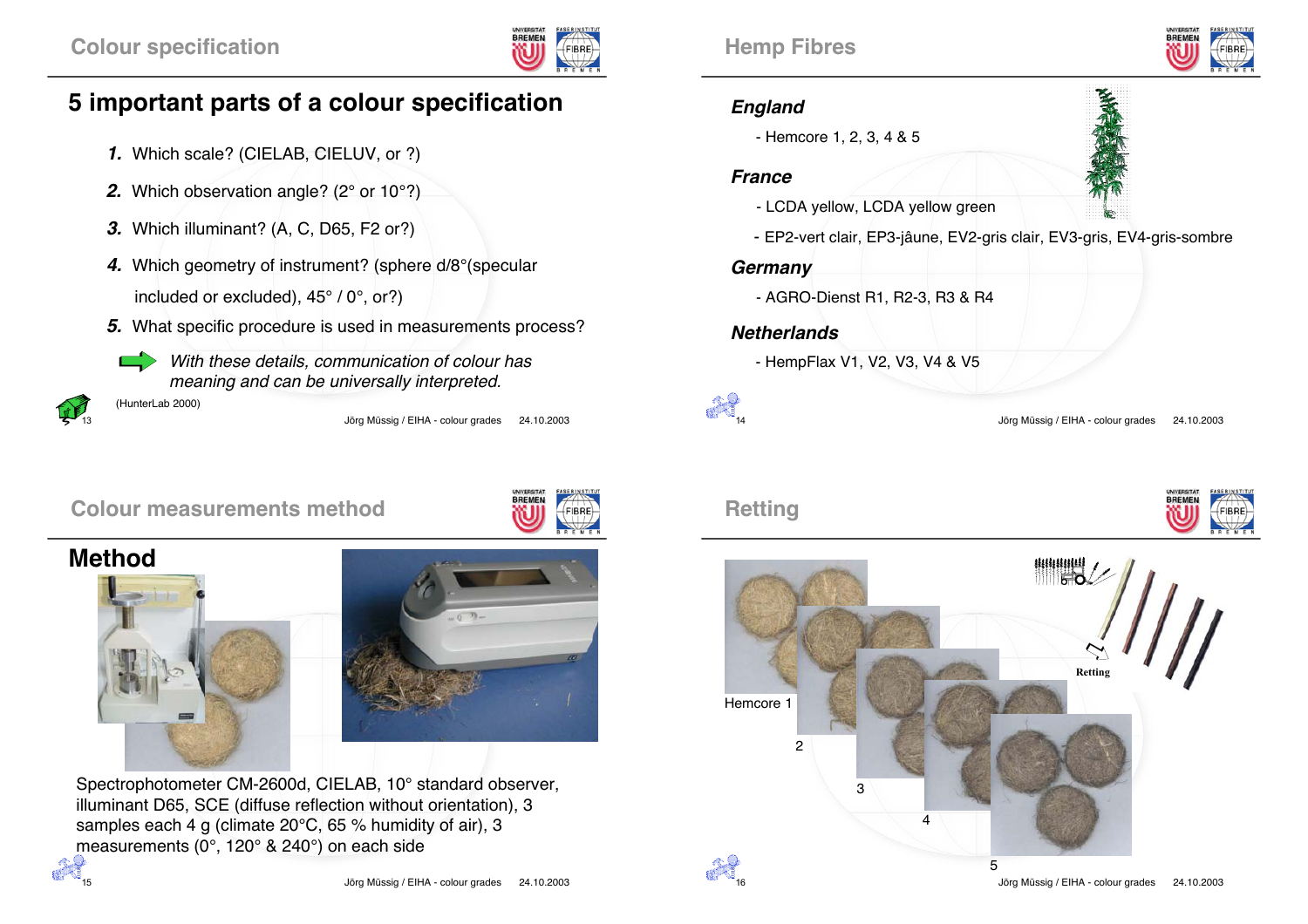

# **CIELAB a\* / EIHA**



**BREMEN** 

FIBRE

### **CIELAB**



**<sup>a</sup>\*** term represents greenness (-a) to redness (+a)



# **CIELAB**





### **CIELAB b\* / EIHA**



# **CIELAB**